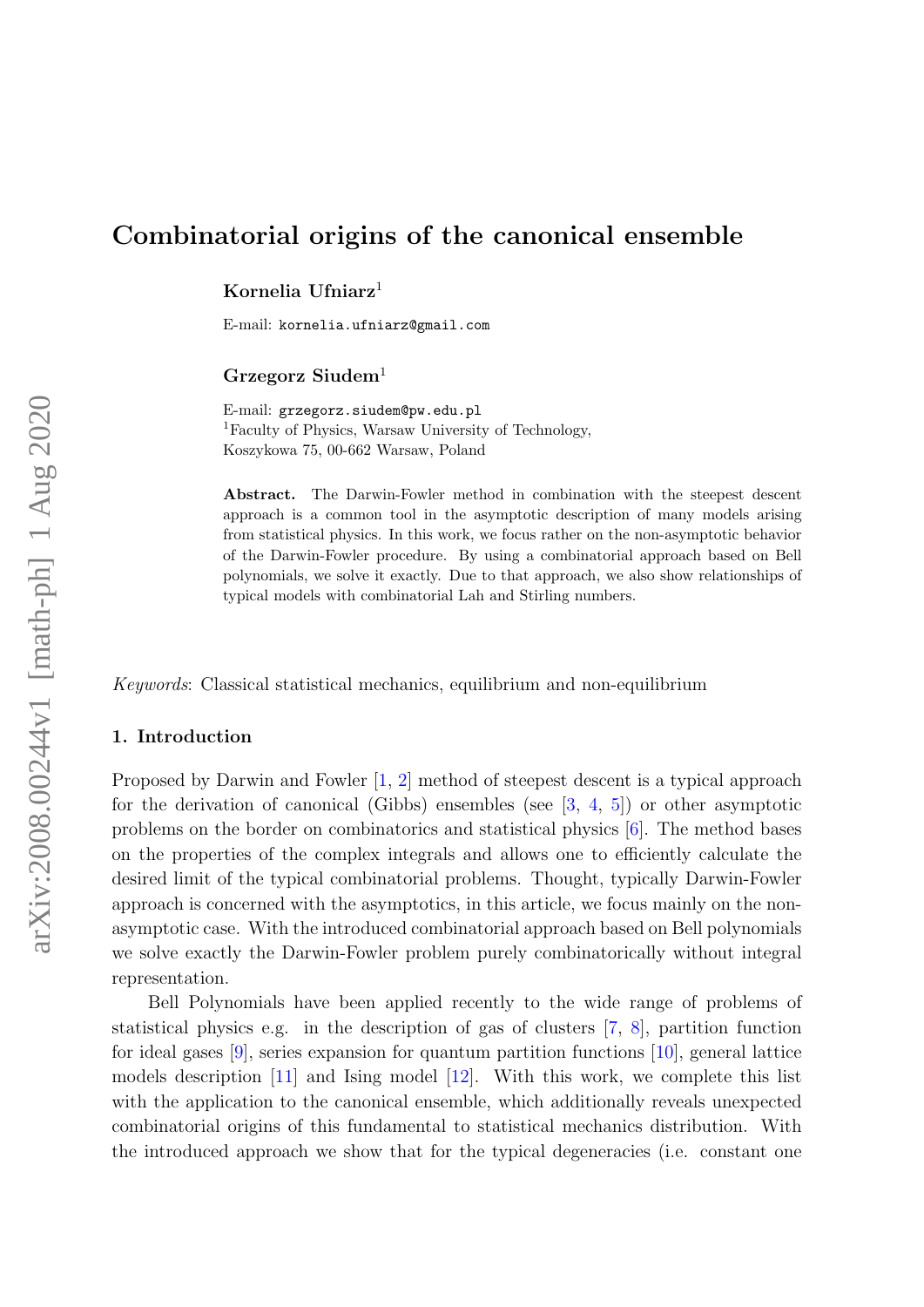and harmonic oscillator's) the most probable configurations are given by the well-known combinatorial Lah and Stirlings numbers.

The paper is composed as follows: In the first section, we introduce the classic formulation of the Darwin-Fowler method. The second section focuses on the definition and basic properties of Bell polynomials and their relationship to Lah and Stirling numbers. In the third section, we use the derived approach to solving the Darwin-Fowler procedure for the non-asymptotic case. The work is concluded with the analysis of the few examples of the degeneracy of energy levels, which reveals their relationship with the Lah and Stirling numbers.

### 2. Darwin-Fowler method

Let us consider an ensemble consisting of the total of  $K$  systems with possible energies  $E = \{\varepsilon_1, \varepsilon_2, \dots\}$  with degeneracies  $\Omega = \{\omega_1, \omega_2, \dots\}$ , where the energy level  $\varepsilon_\ell$  has degeneracy equal to  $\omega_{\ell}$ . Furthermore, we assume that there exists a quantum of the energy  $\varepsilon$ , which without loss of generality means that  $\varepsilon_\ell = \varepsilon \ell$ . The above allows one to formulate the following condition for  $\{n_\ell\}$  i.e. the numbers of systems with the energies from  $E$ 

<span id="page-1-0"></span>
$$
\begin{cases} \sum_{\ell=1}^{\infty} n_{\ell} = \mathcal{K}, \\ \sum_{\ell=1}^{\infty} \varepsilon_{\ell} n_{\ell} = \varepsilon \mathcal{N}. \end{cases} \implies \begin{cases} \sum_{\ell=1}^{\infty} n_{\ell} = \mathcal{K}, \\ \sum_{\ell=1}^{\infty} \ell n_{\ell} = \mathcal{N}. \end{cases} (1)
$$

In the Darwin-Fowler method we examine the probability distribution over the energy levels

$$
\mathcal{P}_{\mathcal{N},\mathcal{K}}(\ell) = \frac{n_{\mathcal{N},\mathcal{K}}^{\star}(\ell)}{\mathcal{K}},\tag{2}
$$

where  $n^{\star}_{\mathcal{N},\mathcal{K}}(\ell)$  is the number of the systems at  $\ell$ -th energy level for the average configuration of ensemble consisting of K systems and having total energy  $\varepsilon \mathcal{N}$ . We assume that every single configuration occurs with equal probability (with respect to the degeneracies) thus

<span id="page-1-1"></span>
$$
n_{\mathcal{N},\mathcal{K}}^{\star} = \frac{\sum_{\{m_r\}_{\mathcal{N},\mathcal{K}}} m_{\ell} W_{\mathcal{N},\mathcal{K}}(\{m_r\})}{\sum_{\{m_r\}_{\mathcal{N},\mathcal{K}}} W_{\mathcal{N},\mathcal{K}}(\{m_r\})}, \quad \text{where} \quad W_{\mathcal{N},\mathcal{K}}(\{m_{\ell}\}) = \mathcal{K}! \prod_{\ell} \frac{\omega_{\ell}^{m_{\ell}}}{m_{\ell}!}, \qquad (3)
$$

and the summation is taken over all possible configurations satisfying Eq. [\(1\)](#page-1-0) and factor  $W_{N,K}(\lbrace m_\ell \rbrace)$  counts the number of possible realisations of the configuration  $\lbrace m_\ell \rbrace$ . With the introduced notion one can realize that for the function  $\Gamma_{\mathcal{N},\mathcal{K}}$  defined as

<span id="page-1-2"></span>
$$
\Gamma_{\mathcal{N},\mathcal{K}}(\omega_1,\,\omega_2,\,\ldots\,) = \mathcal{K}! \sum_{\{m_r\}_{\mathcal{N},\mathcal{K}}} \left(\frac{\omega_1^{m_1}}{m_1!} \cdot \frac{\omega_2^{m_2}}{m_2!} \cdots\right),\tag{4}
$$

one can express Eq. [\(3\)](#page-1-1) for the number  $n^{\star}_{\mathcal{N},\mathcal{K}}$  in the following way

<span id="page-1-3"></span>
$$
n_{\mathcal{N},\mathcal{K}}^{\star} = \omega_{\ell} \frac{\partial \ln \Gamma(u_1, u_2, \dots)}{\partial u_{\ell}} \Big|_{u_r = \omega_r, r = 1, 2, \dots} . \tag{5}
$$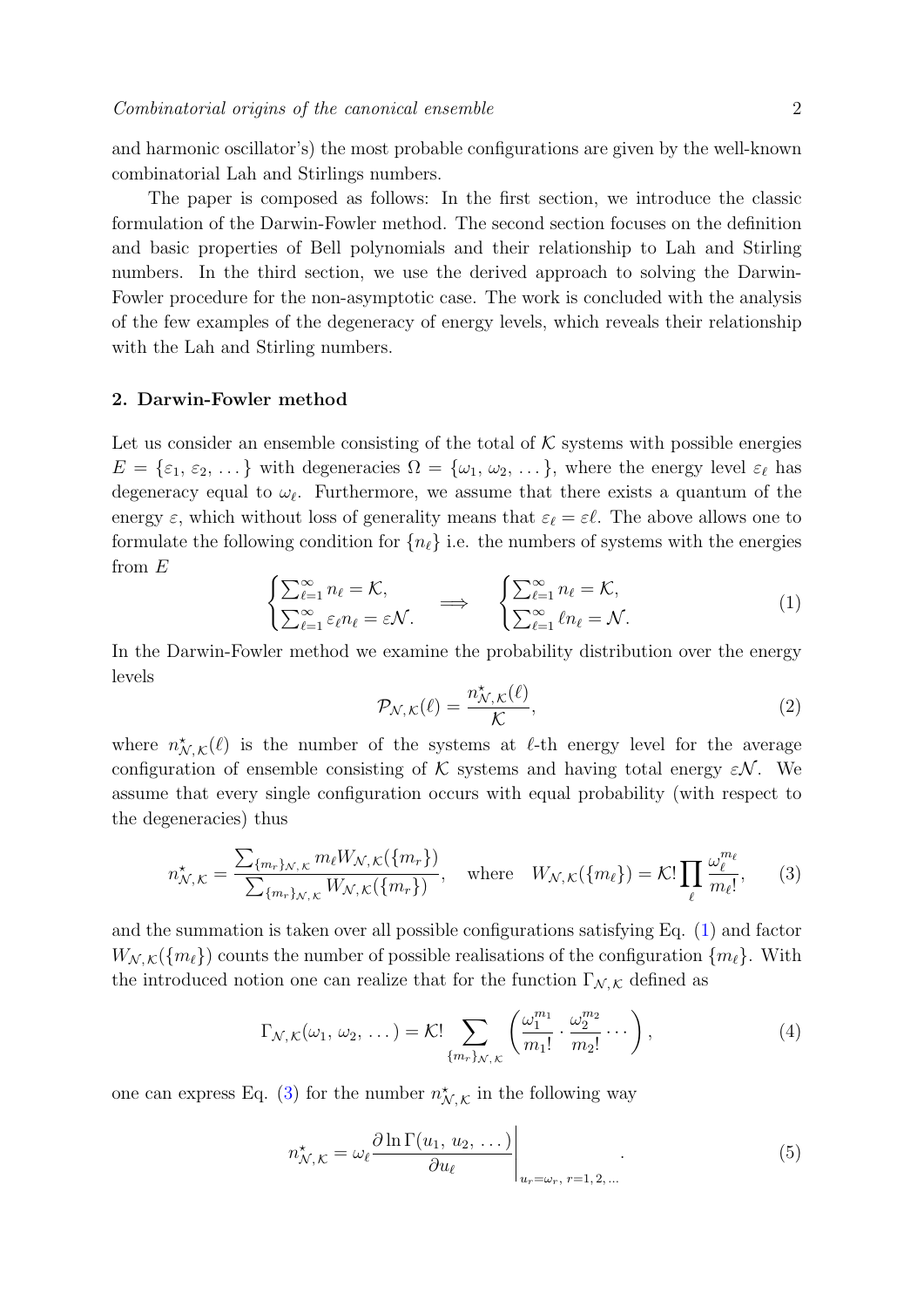As we have noticed, the problem of determining the  $P_{\mathcal{N},\mathcal{K}}$  distribution can be reduced to determining the value of the function  $\Gamma_{\mathcal{N},\mathcal{K}}$  and its derivative. Typically, in the Darwin-Fowler method, this is done by using the steepest descend method (see [Appendix A\)](#page-7-0). Instead of this approximate approach, we solve the problem exactly, using Bell polynomials, which we introduce in the next section.

## 3. Bell Polynomials and their combinatorics

Bell Polynomials (introduced in [\[13\]](#page-9-12), see also sec. 3.3 in [\[14\]](#page-9-13)) are inseparably linked with the famous Fa´a di Bruno's formula i.e. the generalization of the chain rule (derivation of the composition of two functions) to higher derivatives. However, the formula has been published [\[15\]](#page-9-14) 30 years before Bell was born, so naturally, it was stated without that notion (see Eq.  $(6)$ ). We, however, use its version presented in Eq.  $(7)$ , where we introduced Bell polynomials. For the historical background of the Fa $\acute{a}$  di Bruno's formula see  $[16, 17]$  $[16, 17]$ . Faá di Bruno's formula (in clasical formulation in Eq.  $(6)$  and with the usage of Bell polynomials  $B_{n,k}$  in Eq. [\(7\)](#page-2-1)) states

$$
\frac{d^n}{dx^n}F(G(x)) = \sum_{\{m_r\}_n} \frac{n!}{m_1! m_2! \cdots m_n!} \cdot F^{(m_1 + \cdots + m_n)}(G(x)) \cdot \prod_{j=1}^n \left[\frac{G^{(j)}(x)}{j!}\right]^{m_j} = (6)
$$

$$
= \sum_{k=1}^{n} F^{(k)}(G(x)) \cdot B_{n,k} (G'(x), G''(x), \dots, G^{(n-k+1)}(x)), \qquad (7)
$$

where F and G are analytical functions and summation in Eq.  $(6)$  is taken over integers  $\mathfrak{m}_i$  such

<span id="page-2-1"></span><span id="page-2-0"></span> $1 \cdot m_1 + 2 \cdot m_2 + 3 \cdot m_3 + \cdots + n \cdot m_n = n.$ 

Bell Polynomials  $B_{nk}$  from Eq. [\(7\)](#page-2-1) can be defined in the two equivalent ways – combinatorically and analytically. Let us recall those two approaches in the following subsections.

#### 3.1. Analytic definition of Bell Polynomials

As in the previous section, let us consider two analytic functions  $F$  and  $G$  such that  $F(0) = 0$ , which means that

$$
F(x) = \sum_{n=1}^{\infty} f_n \frac{x^n}{n!}, \quad G(x) = \sum_{n=0}^{\infty} g_n \frac{x^n}{n!}.
$$

Then we ask about the series expansion of the composition of both functions, similarly to the consideration in Faá di Bruno's formula (cf. Eqs.  $(6, 7)$  $(6, 7)$ )

$$
G(F(x)) = \sum_{n=0}^{\infty} c_n \frac{x^n}{n!}.
$$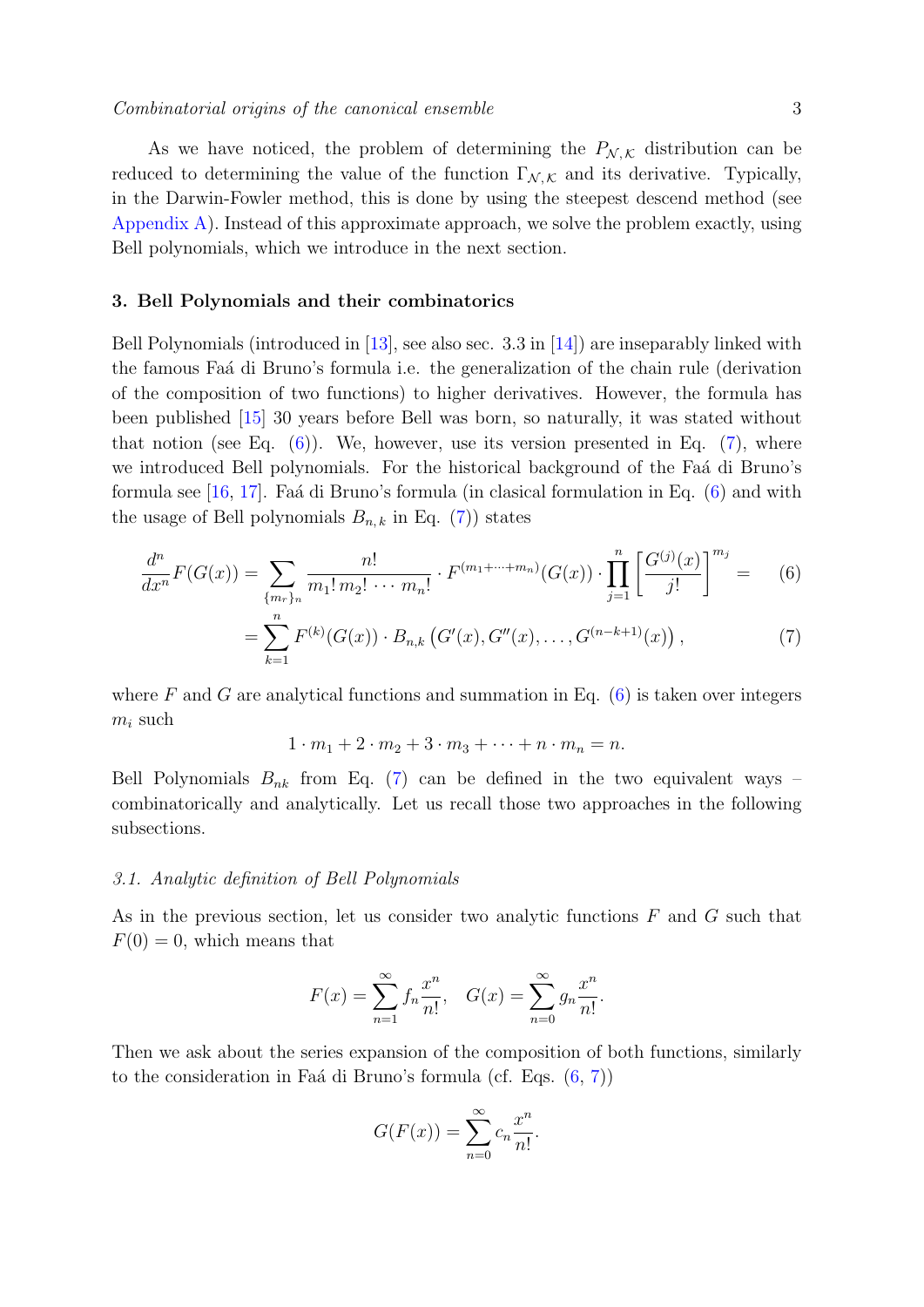Combinatorial origins of the canonical ensemble 4

Let us then define Bell polynomials  $B_{n,k}$  and connect them with the coefficients  $c_n$ ,  $f_n$ ,  $g_n$ as follows

<span id="page-3-0"></span>
$$
\begin{cases} c_0 = g_0, \\ c_n = \sum_{k=1}^n g_k B_{n,k}(f_1, \dots, f_{n-k+1}) \text{ for } n > 0. \end{cases}
$$
 (8)

Combining Eqs. [\(6\)](#page-2-0) and [\(8\)](#page-3-0) one obtains the following analytical definition of Bell polynomials

<span id="page-3-2"></span>
$$
B_{n,k}(a_1, a_2, \dots, a_{n-k+1}) = \sum_{\{m_r\}_{n,k}} \frac{n!}{m_1! m_2! \cdots m_{n-k+1}!} \prod_{j=1}^n \left(\frac{a_j}{j!}\right)^{m_j},\tag{9}
$$

where the summation is taken over all non-negative integers  $\{m_r\}$  which satisfy

<span id="page-3-1"></span>
$$
\begin{cases} 1 \cdot m_1 + 2 \cdot m_2 + 3 \cdot m_3 + \dots + n \cdot m_n & = n, \\ m_1 + m_2 + m_3 + \dots + m_n & = k. \end{cases}
$$
(10)

Let us note the similarity of conditions [\(1\)](#page-1-0) and [\(10\)](#page-3-1), which makes Bell polynomials a natural tool for describing Darwin-Fowler's formalism. Let us also compare definition of function  $\Gamma_{\mathcal{N},\mathcal{K}}$  given in the Eq. [\(4\)](#page-1-2) with Bell polynomial given by the Eq. [\(9\)](#page-3-2).

## 3.2. Combinatorial definition of Bell Polynomials

Now let us ask seemingly totally different and non-connected to the previous one question: what is the number of possible decompositions of a set of  $n$  elements into k clusters (subsets)? Additionally, we assume that every cluster of size l has  $a_l > 0$ possible configurations. Firstly, let us fix one of the set divisions. Such decomposition is described by the sequence of the non-negative integers  $\{m_r\}$  which satisfy

$$
\begin{cases} 1 \cdot m_1 + 2 \cdot m_2 + 3 \cdot m_3 + \dots + n \cdot m_n & = n, \\ m_1 + m_2 + m_3 + \dots + m_n & = k, \end{cases}
$$

where  $m_\ell$  describes the number of subsets of size  $\ell$ . In this situation, the number of possible implementations of such a division is equal to

$$
\frac{n!}{m_1!m_2!\cdots m_{n-k+1}!}\prod_{j=1}^n\left(\frac{a_j}{j!}\right)^{m_j},\,
$$

which, summed over all possible partitions  $\{m_r\}_{N,\mathcal{K}}$  leads to Bell polynomials. The formal proof of the equivalence between analytic and combinatorial definition of Bell Polynomials can be found in [\[14\]](#page-9-13), however let us describe this fact in the following example.

**Example 1.** Let us consider two examples of Bell Polynomials with  $n = 6$ ,  $k = 3$  and  $n = 6$ ,  $k = 4$ . In both cases the coefficients of the polynomials count the number of a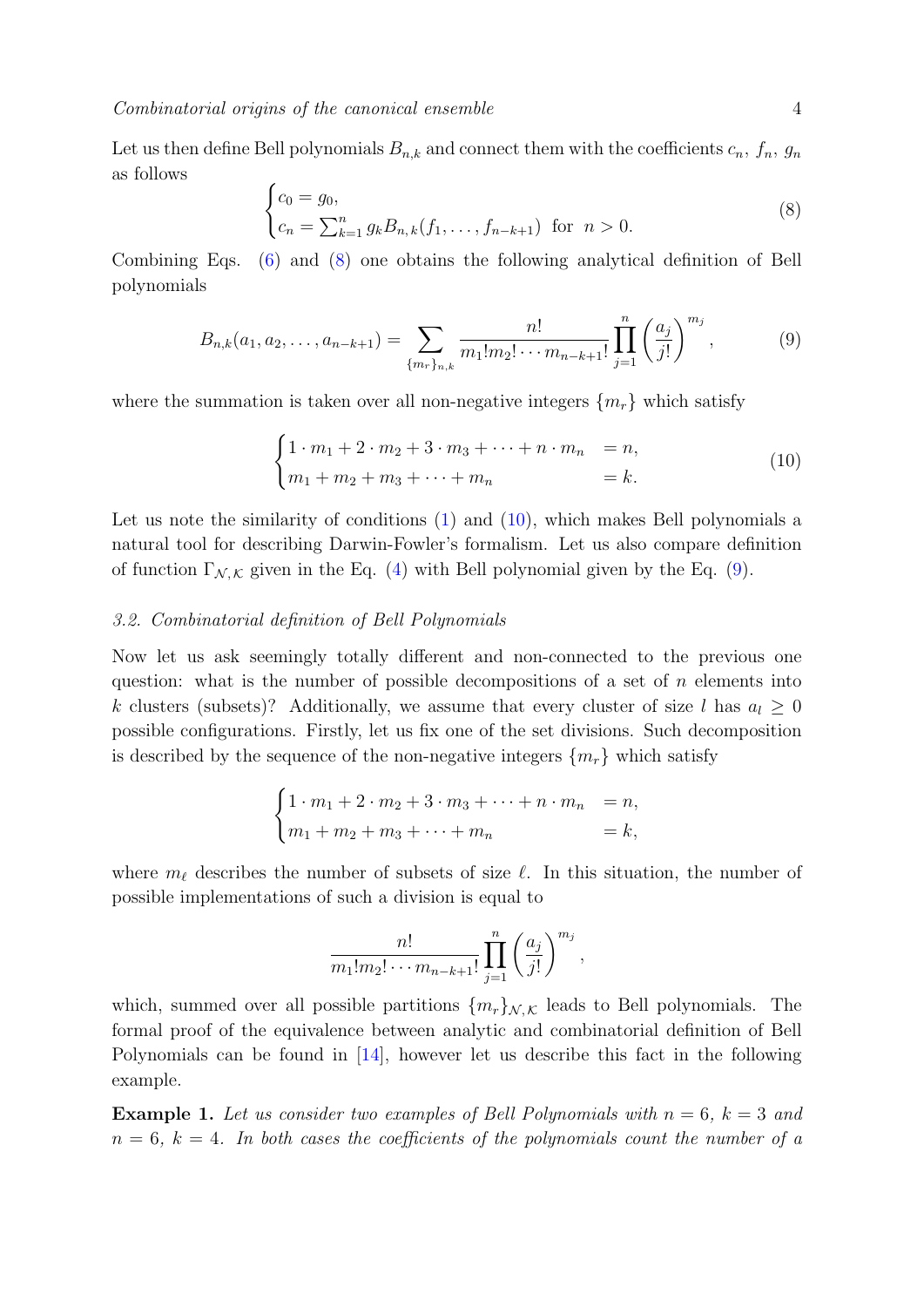possible partition of the set into clusters of sizes given by indices of a:

$$
B_{6,3}(a_1, a_2, a_3, a_4, a_5, a_6) = \underbrace{15}_{= {6 \choose 4}} a_1^2 a_4 + \underbrace{60}_{= {6 \choose 3}{3 \choose 2}} a_1 a_2 a_3 + \underbrace{15}_{= \frac{1}{3!}{6 \choose 2}{3 \choose 2}} a_3^3,
$$
  
\n
$$
B_{6,4}(a_1, a_2, a_3, a_4, a_5, a_6) = \underbrace{20}_{= {6 \choose 3}} a_1^3 a_3 + \underbrace{45}_{= \frac{1}{2!}{6 \choose 2}{4 \choose 2}} a_1^2 a_2^2.
$$

In the following section we need the formula for the derivation of Bell polynomials

<span id="page-4-5"></span>
$$
\frac{\partial B_{n,k}(a_1, a_2, \dots)}{\partial a_\ell} = \binom{n}{\ell} B_{n-\ell,k-1}(a_1, a_2, \dots),\tag{11}
$$

which we prove in [Appendix B.](#page-8-0) Let us also recall another important property of Bell Polynomials after [\[14\]](#page-9-13)

<span id="page-4-1"></span>
$$
B_{n,k}(abx_1, ab^2x_2,...) = a^k b^n B_{n,k}(x_1, x_2,...).
$$
 (12)

#### 3.3. Ordinary Bell polynomials

The Bell polynomials  $B_{n,k}$  discussed in the previous sections are sometimes called exponential polynomials (see [\[14\]](#page-9-13)). Let us consider a minor modification of them  $B_{n,k}$ , which for the sake of distinction, are called ordinary Bell polynomials (see Eq. [30] in  $|14|$ ).

<span id="page-4-0"></span>
$$
\widehat{B}_{n,k}(a_1, a_2, \dots) = \frac{k!}{n!} B_{n,k}(1!a_1, 2!a_2, \dots) = \sum_{\{m_r\}_{n,k}} \frac{k!}{m_1!m_2! \cdots m_{n-k+1}!} \prod_{j=1}^n a_j^{m_j},\tag{13}
$$

As we will see in the following sections, ordinary polynomials are more natural for describing the Darwin-Fowler procedure, rather than exponential ones.

#### 3.4. Bell transformation and combinatorial numbers

Bell polynomials also allow one to conveniently express known combinatorial numbers in a compact form. There are several versions of the so-called Bell transform (see [\[18,](#page-9-17) [19\]](#page-9-18)), but we will focus on expressing Lah and Stirling numbers by exponential Bell polynomials (see [\[14,](#page-9-13) [20\]](#page-9-19)). As we will see in the following sections, these numbers are closely related to the distributions in the Darwin-Fowler approach.

• Unsigned Lah numbers (see A105278 in  $[21]$  and Eq. [3h] in [\[14\]](#page-9-13))

<span id="page-4-2"></span>
$$
L(n,k) = B_{n,k}(1!,2!,\dots) = \binom{n-1}{k-1} \frac{n!}{k!}.
$$
 (14)

• Unsigned Stirling numbers of the first kind (see A008275 in [\[21\]](#page-9-20) and Eq. [3i] in [\[14\]](#page-9-13))

<span id="page-4-3"></span>
$$
|S_1(n,k)| = B_{n,k}(0!, 1!, 2!, \dots). \tag{15}
$$

• Stirling numbers of the second kind (see A008277 in [\[21\]](#page-9-20) and Eq. [3g] in [\[14\]](#page-9-13))

<span id="page-4-4"></span>
$$
S_2(n,k) = B_{n,k}(1,1,1,\dots). \tag{16}
$$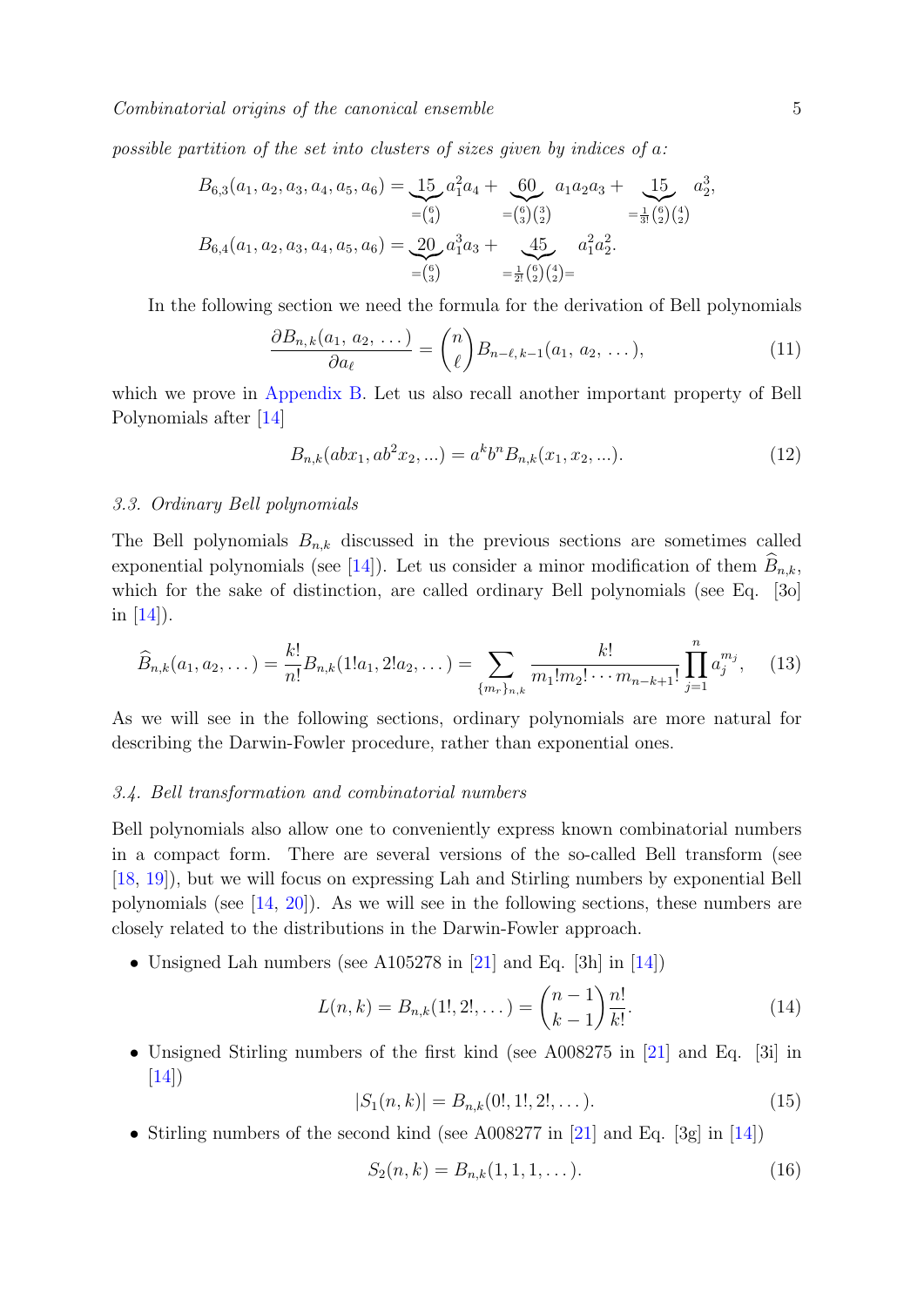## 4. Bell Polynomial approach to Darwin-Fowler model

Using Bell polynomials (both exponential and ordinary) enables to transform the expression for  $\Gamma_{\mathcal{N},\mathcal{K}}$  given by Eq. [\(4\)](#page-1-2) as follows

$$
\Gamma(\omega_1, \omega_2, \dots) = \frac{\mathcal{K}!}{\mathcal{N}!} B_{\mathcal{N}, \mathcal{K}} (1! \omega_1, 2! \omega_2, \dots) = \widehat{B}_{\mathcal{N}, \mathcal{K}} (\omega_1, \omega_2, \dots).
$$
 (17)

Thus, the expression for a  $n^{\star}_{\mathcal{N},\mathcal{K}}$  (see Eqs. [\(5\)](#page-1-3) and [\(13\)](#page-4-0)) which we are looking for can be further simplified

<span id="page-5-0"></span>
$$
n_{\mathcal{N},\mathcal{K}}^{\star}(\ell) = \frac{\mathcal{N}!}{(\mathcal{N}-\ell)!} \frac{\omega_{\ell} B_{\mathcal{N}-\ell,\mathcal{K}-1}(1!\omega_1,2!\omega_2,\cdots)}{B_{\mathcal{N},\mathcal{K}}(1!\omega_1,2!\omega_2,\cdots)} = \mathcal{K} \underbrace{\frac{\omega_{\ell} \widehat{B}_{\mathcal{N}-\ell,\mathcal{K}-1}(\omega_1,\omega_2,\cdots)}{\widehat{B}_{\mathcal{N},\mathcal{K}}(\omega_1,\omega_2,\cdots)}}_{=\mathcal{P}_{\mathcal{N},\mathcal{K}}(\ell)},\tag{18}
$$

which is the exact result for finite  $K$  and  $N$ . As illustrations of this main result let us consider specific forms of degeneration in the following sections.

## 5. Special cases of the degeneracy

#### 5.1. Constant degeneracy

Firstly let us assume that there is no degeneracy, i.e.  $\omega_{\ell} = \omega = \text{constants}$ , which changes Eq.  $(18)$  to the following form (see Eq.  $(12)$ )

$$
n^{\star}_{\mathcal{N},\mathcal{K}}(\ell) = \frac{\mathcal{N}!}{(\mathcal{N}-\ell)!} \frac{B_{\mathcal{N}-\ell,\mathcal{K}-1}(1!,\,2!,\,3!,\,\ldots)}{B_{\mathcal{N},\mathcal{K}}(1!,\,2!,\,3!,\,\ldots)} = \frac{\mathcal{N}!}{(\mathcal{N}-\ell)!} \frac{L(\mathcal{N}-\ell,\,\mathcal{K}-1)}{L(\mathcal{N},\,\mathcal{K})},
$$

where we can spot Lah numbers (see Eq.  $(14)$ ), which can be further simplified

<span id="page-5-1"></span>
$$
n_{\mathcal{N},\mathcal{K}}^{\star}(\ell) = \frac{\mathcal{N}!}{(\mathcal{N}-\ell)!} \frac{\binom{\mathcal{N}-\ell-1}{\mathcal{K}-2} \frac{(\mathcal{N}-\ell)!}{(\mathcal{K}-1)!}}{\binom{\mathcal{N}-1}{\mathcal{K}-1}} = \mathcal{K} \frac{\binom{\mathcal{N}-\ell-1}{\mathcal{K}-2}}{\binom{\mathcal{N}-1}{\mathcal{K}-1}} =
$$
  
=  $\mathcal{K}(\mathcal{K}-1) \frac{(\mathcal{N}-\ell-1)!(\mathcal{N}-\mathcal{K})!}{(\mathcal{N}-1)!(\mathcal{N}-\mathcal{K}-\ell+1)!}$  (19)

Typically we would look for the asymptotic form of Eq. [\(19\)](#page-5-1) using the steepest descent method, which is described in [Appendix A.](#page-7-0) However, we will use the compact form of Lah numbers and apply the Stirling's approximation in ♠ and obtain

$$
\mathcal{P}_{\mathcal{N},\mathcal{K}} = (\mathcal{K} - 1) \frac{(\mathcal{N} - \ell - 1)!}{(\mathcal{N} - 1)!} \frac{(\mathcal{N} - \mathcal{K})!}{(\mathcal{N} - \mathcal{K} - \ell + 1)!} \stackrel{\text{def}}{\approx}
$$
\n
$$
\stackrel{\text{def}}{=} \frac{(\mathcal{K} - 1) (\mathcal{N} - \ell - 1)^{\mathcal{N} - \ell - 1} e^{-(\mathcal{N} - \ell - 1)}}{(\mathcal{N} - 1)^{\mathcal{N} - 1} e^{-(\mathcal{N} - \ell - 1)}} \frac{(\mathcal{N} - \mathcal{K})^{\mathcal{N} - \mathcal{K}} e^{-(\mathcal{N} - \mathcal{K})}}{(\mathcal{N} - \mathcal{K} - \ell + 1)^{\mathcal{N} - \mathcal{K} - \ell + 1} e^{-(\mathcal{N} - \mathcal{K} - \ell + 1)}} =
$$
\n
$$
= \frac{(\mathcal{K} - 1) e (\mathcal{N} - \mathcal{K})^{\ell - 1}}{(\mathcal{N} - \ell - 1)^{\ell}} \left(1 - \frac{\ell}{\mathcal{N} - 1}\right)^{\mathcal{N} - 1} \left(1 + \frac{\ell - 1}{\mathcal{N} - \mathcal{K} - \ell + 1}\right)^{\mathcal{N} - \mathcal{K} - \ell + 1} =
$$
\n
$$
= e \frac{\mathcal{K} - 1}{\mathcal{N} - \mathcal{K}} \left(\frac{\mathcal{N} - \mathcal{K}}{\mathcal{N} - \ell - 1}\right)^{\ell} \left(1 - \frac{\ell}{\mathcal{N} - 1}\right)^{\mathcal{N} - 1} \left(1 + \frac{\ell - 1}{\mathcal{N} - \mathcal{K} - \ell + 1}\right)^{\mathcal{N} - \mathcal{K} - \ell + 1}.
$$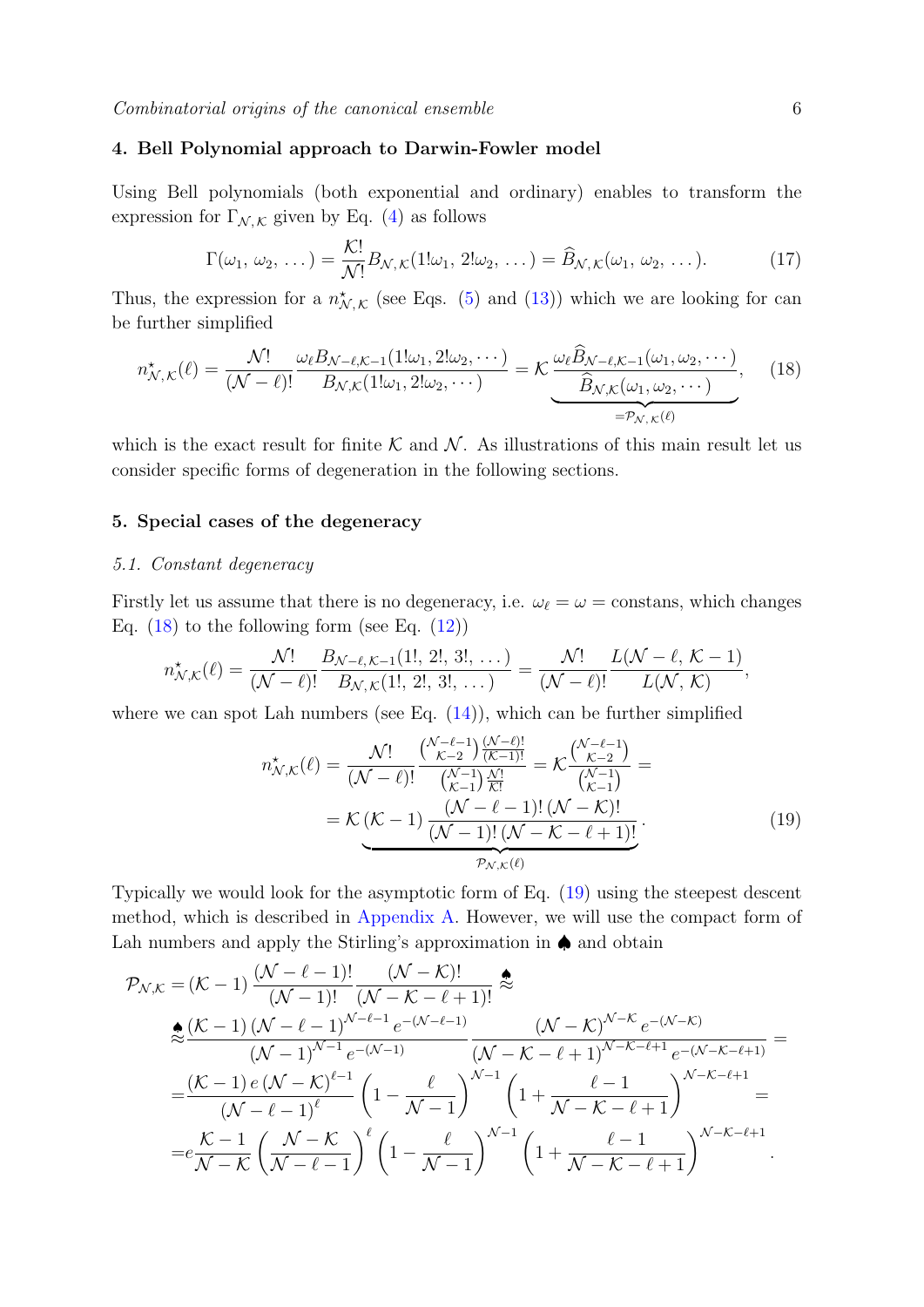Reasonably assuming that the average energy  $U$  of the system is constant even in the limit of large K i.e.  $\mathcal{N} = U\mathcal{K}$  one gets final form of the energy distribution as

$$
\mathcal{P}_{\mathcal{N},\mathcal{K}}(\ell) \approx e \underbrace{\frac{\mathcal{K}-1}{(U-1)\mathcal{K}} \underbrace{\left(\frac{(U-1)\mathcal{K}}{U\mathcal{K}-\ell-1}\right)^{\ell} \left(1-\frac{\ell}{U\mathcal{K}-1}\right)^{U\mathcal{K}-1}}_{\times \sum_{\substack{\kappa \to \infty \\ \hbar \to \infty}} \mathcal{N}(\ell-1)^{-1}} \xrightarrow{\frac{\mathcal{K}\to \infty}{\kappa \to \infty}} \left(\frac{U-1}{U}\right)^{\ell} \xrightarrow{\frac{\mathcal{K}\to \infty}{\kappa \to \infty}} e^{-\ell}} \times \underbrace{\left(1+\frac{\ell-1}{(U-1)\mathcal{K}-\ell+1}\right)^{(U-1)\mathcal{K}-\ell+1}}_{\frac{\mathcal{K}\to \infty}{\kappa \to \infty} e^{\ell-1}}.
$$

which results in the expected formula for the distribution

<span id="page-6-3"></span>
$$
\mathcal{P}_{\infty}(\ell) = \frac{e^{\beta \varepsilon \ell}}{Z},\tag{20}
$$

where  $U = (1 - e^{\beta \varepsilon})^{-1}$  and  $Z = U - 1$ .

## 5.2. Harmonic oscillators

For the one-dimensional harmonic oscillator the weight of energy  $\varepsilon_\ell$  is equal to

$$
\omega_{\ell}=(\ell+1),
$$

which implies the following form of the energy distribution from Eq.  $(18)$ 

<span id="page-6-0"></span>
$$
\mathcal{P}_{\mathcal{N},\mathcal{K}}(\ell) = (\ell+1)\frac{\widehat{B}_{\mathcal{N}-\ell,\mathcal{K}-1}(2,3,\dots)}{\widehat{B}_{\mathcal{N},\mathcal{K}}(2,3,\dots)}.
$$
\n(21)

Eq. [\(21\)](#page-6-0) can be further generalized for the D-dimensional harmonic oscillator, because degenerations are then given as

$$
\omega_{\ell} = (\ell+1)(\ell+2)\dots(\ell+D) =: (\ell+1)^{(D)},
$$

where  $(\ell + 1)^{(D)}$  denotes the rising factorial for brevity. With such degeneracies one face the problem of determination the values of Bell polynomials  $B_{n,k}(2^{(D)}, 3^{(D)}, \dots)$ , which can be done with the following formula

<span id="page-6-1"></span>
$$
B_{n,k}(2^{(D)},3^{(D)},\dots) = [(D-1)!]^k \sum_{r=k}^n |S_1(n,r)| S_2(r,k) D^r,
$$
\n(22)

where  $S_1, S_2$  are the Stirling numbers of the first and second kind respectivelly, see Eqs.  $(15)$  and  $(16)$ . Let us note that Eq.  $(22)$  follows from Eq.  $(8.50)$  in  $[20]$  and allows one to obtain the following final formula for the most probable configuration for D-dimensional harmonic oscillator

<span id="page-6-2"></span>
$$
n_{\mathcal{N},\mathcal{K}}^{\star} = \frac{\mathcal{N}!}{(\mathcal{N}-\ell)!} \frac{(\ell+1)^{(D)}}{(D-1)!} \frac{\sum_{r=\mathcal{K}-1}^{\mathcal{N}-\ell} |S_1(\mathcal{N}-\ell,r)| S_2(r,\mathcal{K}-1) D^r}{\sum_{r=\mathcal{K}}^{\mathcal{N}} |S_1(\mathcal{N},r)| S_2(r,\mathcal{K}) D^r}.
$$
(23)

As we can see, the above Eq. [\(23\)](#page-6-2) combines the energy distribution for a harmonic oscillator with the Stirling numbers.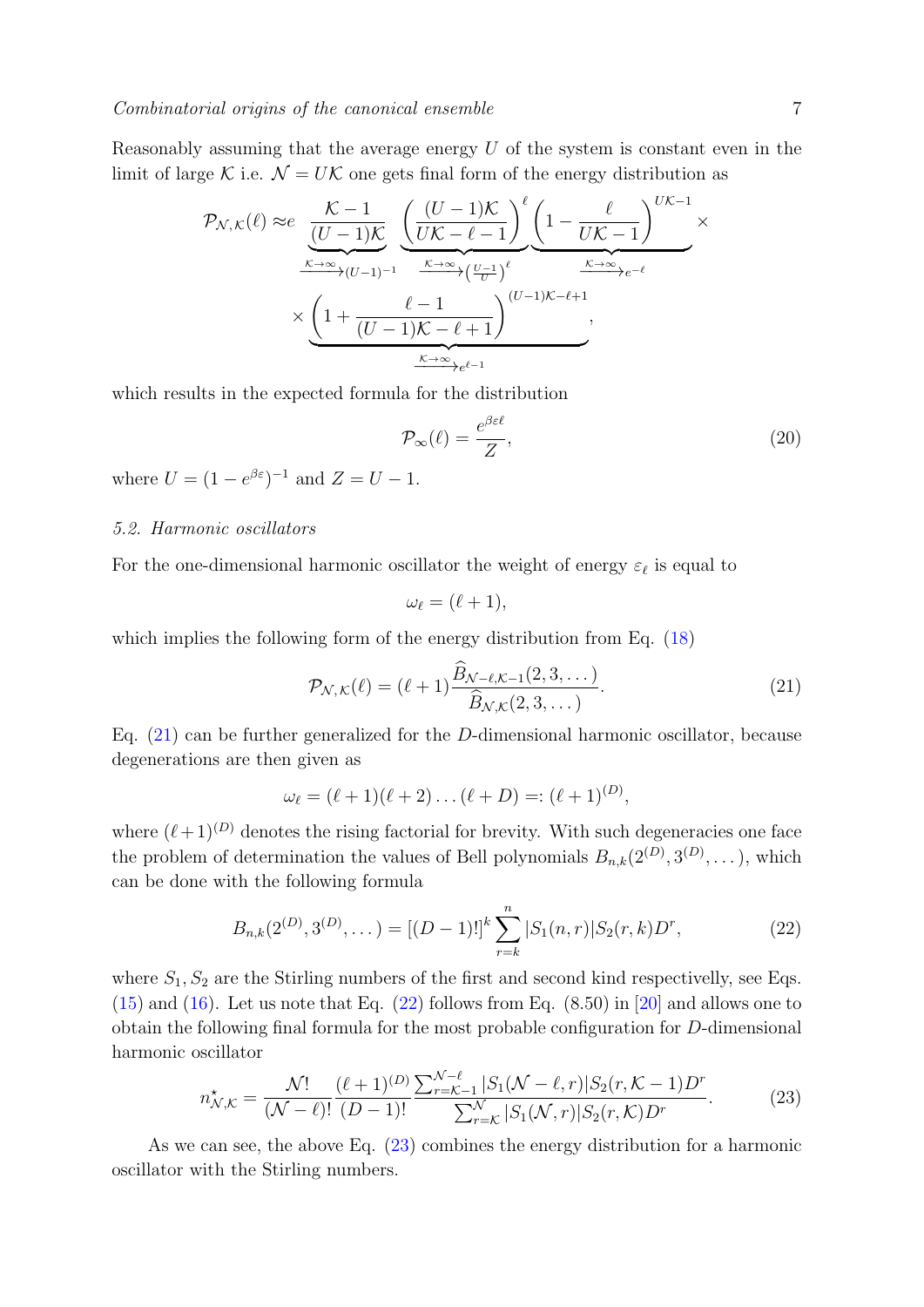## 6. Acknowledgement

We would like to thank Agata Fronczak for stimulating discussions (and pointing out our mistakes at the early stage of the work). GS work has been supported by the National Science Centre of Poland (Narodowe Centrum Nauki, NCN) under grant no. 2015/18/E/ST2/00560.

## <span id="page-7-0"></span>Appendix A. Steepest descend approach to Darwin-Fowler

As we mentioned previously, typically in Darwin-Fowler approach one is only interested in the result in the thermodynamical limit  $\mathcal{K} \to \infty$  with  $\mathcal{N} = U\mathcal{K}$ . Keeping the above in mind let us define a generating function for  $\Gamma_{\mathcal{N},\mathcal{K}}$  in the following way

$$
G_{\mathcal{K}}(z) = \sum_{U=0}^{\infty} z^{\mathcal{K}U} \Gamma_{\mathcal{K}U,\mathcal{K}},
$$
\n(A.1)

It is easy to see (compare Eq.  $(4)$  or more detailed discussion in  $[4, 5]$  $[4, 5]$ ) that due to the multinomial theorem this generating function simplifies to

$$
G_{\mathcal{K}}(z) = (\omega_1 z^{\varepsilon_1} + \omega_2 z^{\varepsilon_2} + \dots)^{\mathcal{K}} = [g(z)]^{\mathcal{K}}.
$$
 (A.2)

Let us now focus on the specific case and assume (after Huang [\[4\]](#page-9-3)) that degeneracies are constant i.e.  $\omega_{\ell} = 1$ , and  $\varepsilon = 1$  which simplifies the function as follows

$$
g(z) = 1 + z + z2 + z3 + \dots = \frac{1}{1 - z}.
$$
 (A.3)

From Eq. [\(A.3\)](#page-7-1) one see that  $\Gamma_{\mathcal{K}U,\mathcal{K}}$  is the coefficient of  $z^{\mathcal{K}U}$  in the expansion of  $G_{\mathcal{K}}(z)$ in powers of z, hence

<span id="page-7-1"></span>
$$
\Gamma_{\mathcal{K}U,\mathcal{K}} = \frac{1}{2\pi i} \oint \frac{[g(z)]^{\mathcal{K}}}{z^{\mathcal{K}U+1}} dz.
$$
\n(A.4)

For real positive z function  $g(z)$  monotonically increases with a radius of convergence  $z = R$ . The function  $1/z^{KU+1}$  is a monotically descreasing function of real positive z. Hence the function  $[f(z)]^{\mathcal{K}}/z^{\mathcal{K}U+1}$  has a minimum at  $z = x_0$  for  $z \in [0, R]$ . In addition, functions  $f(z)$  and  $1/z^{KU+1}$  are analytic, therefore the integrand  $I(z) = [f(z)]^K/z^{KU+1}$ is also analytic and satisfies the Cauchy-Riemann equation

$$
\left(\frac{\partial^2}{\partial x^2} + \frac{\partial^2}{\partial y^2}\right) = 0,
$$

hence

<span id="page-7-2"></span>
$$
\left(\frac{\partial I}{\partial z}\right)_{z=x_0} = 0, \quad \left(\frac{\partial^2 I}{\partial x^2}\right)_{z=x_0} > 0, \quad \left(\frac{\partial^2 I}{\partial y^2}\right)_{z=x_0} > 0,\tag{A.5}
$$

where  $z = xi + y$ . One can see that  $x_0$  is a saddle point. Thus let us define  $u(z)$  as

$$
I(z) = e^{\mathcal{K}u(z)}, \quad u(z) = \ln g(z) - (\mathcal{K}U + 1)\ln z.
$$
 (A.6)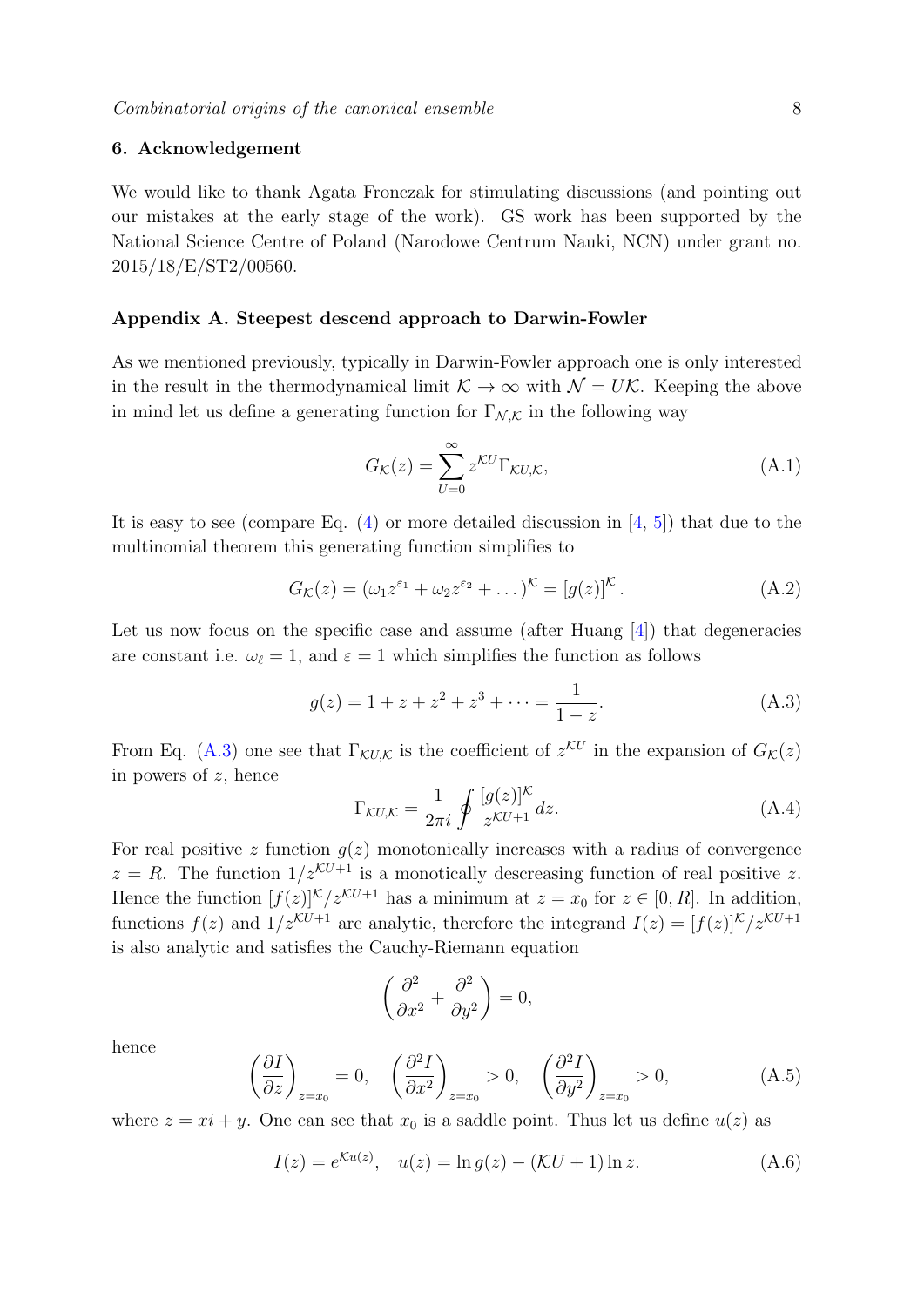Taking [\(A.5\)](#page-7-2) into account, one can obtain

$$
\frac{\partial^2 I}{\partial x^2} \xrightarrow{\mathcal{K} \to \infty} \infty, \quad \frac{\partial^2 I}{\partial y^2} \xrightarrow{\mathcal{K} \to \infty} \infty.
$$

Therefore the saddle point touches an infinitely sharp peak and an infinitely steep valley in the limits as  $\mathcal{K} \to \infty$ . If we choose the contour of integration to be a circle centered in  $z = 0$  with radius  $x_0$  the main part of integral comes from the neighrhood of  $x_0$ . Thus to compute the integral one can extend the intergrand around  $z = x_0$ , hence

<span id="page-8-1"></span>
$$
\Gamma_{\mathcal{K}U,\mathcal{K}} = \frac{1}{2\pi i} \oint e^{\mathcal{K}u(z)} dz \approx e^{\mathcal{K}u(x_0)} \frac{1}{2\pi} \int_{-x_0}^{x_0} dy e^{-1/2\mathcal{K}u''(x_0)y^2} \approx \frac{e^{\mathcal{K}u(x_0)}}{\sqrt{2\pi \mathcal{K}u''(x_0)}}.
$$
 (A.7)

From Eqs. [\(5\)](#page-1-3) and [\(A.7\)](#page-8-1), the average number  $n^*(\ell)$  of systems in the degenerate state of energy  $\varepsilon_l \varepsilon \ell$  is thus given by the expression

$$
n^{\star}(\ell) \propto \exp(\beta \varepsilon \ell), \tag{A.8}
$$

which is consistent with the result from Bell polynomial approach (see Eq.  $(20)$ ).

## <span id="page-8-0"></span>Appendix B. Proof of Eq. [11](#page-4-5)

We want to prove that the derivative of Bell polynomial follows Eq.  $(11)$  i.e.

$$
\frac{\partial B_{n,k}(a_1, a_2, \ldots)}{\partial a_{\ell}} = \binom{n}{\ell} B_{n-\ell,k-1}(a_1, a_2, \ldots).
$$

Let us start with the left-hand side of the original equation for  $n > \ell$  and  $k > 1$ , othervise derivative is equal to zero

$$
\frac{\partial B_{n,k}(a_1, a_2, \ldots)}{\partial a_{\ell}} = \sum_{\{m_r\}_{n,k}} \frac{n!}{m_1! \cdots m_{n-k+1}!} \left(\frac{1}{\ell!}\right)^{m_{\ell}} \frac{\partial a_{\ell}^{m_{\ell}}}{\partial a_{\ell}} \prod_{j \neq \ell} \left(\frac{a_j}{j!}\right)^{m_j} = (\spadesuit),
$$

which can be further transformed as follows due to the elementary differentiation

$$
(\spadesuit) = \sum_{\substack{\{m_r\}_{n,k}, \\ m_\ell \neq 0}} \frac{n! \, (\ell!)^{-m_\ell} \prod_{j \neq \ell} \left(\frac{a_j}{j!}\right)^{m_j}}{m_1! \cdots m_{n-k+1}!} \frac{\partial a_\ell^{m_\ell}}{\partial a_\ell} + \sum_{\substack{\{m_r\}_{n,k}, \\ m_\ell = 0}} \frac{n! \, (\ell!)^{-m_\ell} \prod_{j \neq \ell} \left(\frac{a_j}{j!}\right)^{m_j}}{m_1! \cdots m_{n-k+1}!} \frac{\partial a_\ell^{m_\ell}}{\partial a_\ell} = \\ = \frac{1}{\ell!} \sum_{\substack{\{m_r\}_{n,k}, \\ m_\ell \neq 0}} \frac{n!}{m_1! \cdots (m_\ell - 1)! \cdots m_{n-k+1}!} \left(\frac{a_\ell}{\ell!}\right)^{m_\ell - 1} \prod_{j \neq \ell} \left(\frac{a_j}{j!}\right)^{m_j} = (\clubsuit).
$$

Let us note that thanks to the condition of the summation given by Eq.  $(10)$  one can simplify the above into the form

$$
(\clubsuit) = \frac{1}{\ell!} \sum_{\{m_r\}_{n-\ell,k-1}} \frac{n!}{m_1! \cdots (m_\ell)! \cdots m_{n-k+1}!} \prod_j \left(\frac{a_j}{j!}\right)^{m_j} = \frac{n!}{\ell!(n-\ell)!} B_{n-\ell,k-1}(a_1, a_2, \ldots),
$$

which ends the proof.